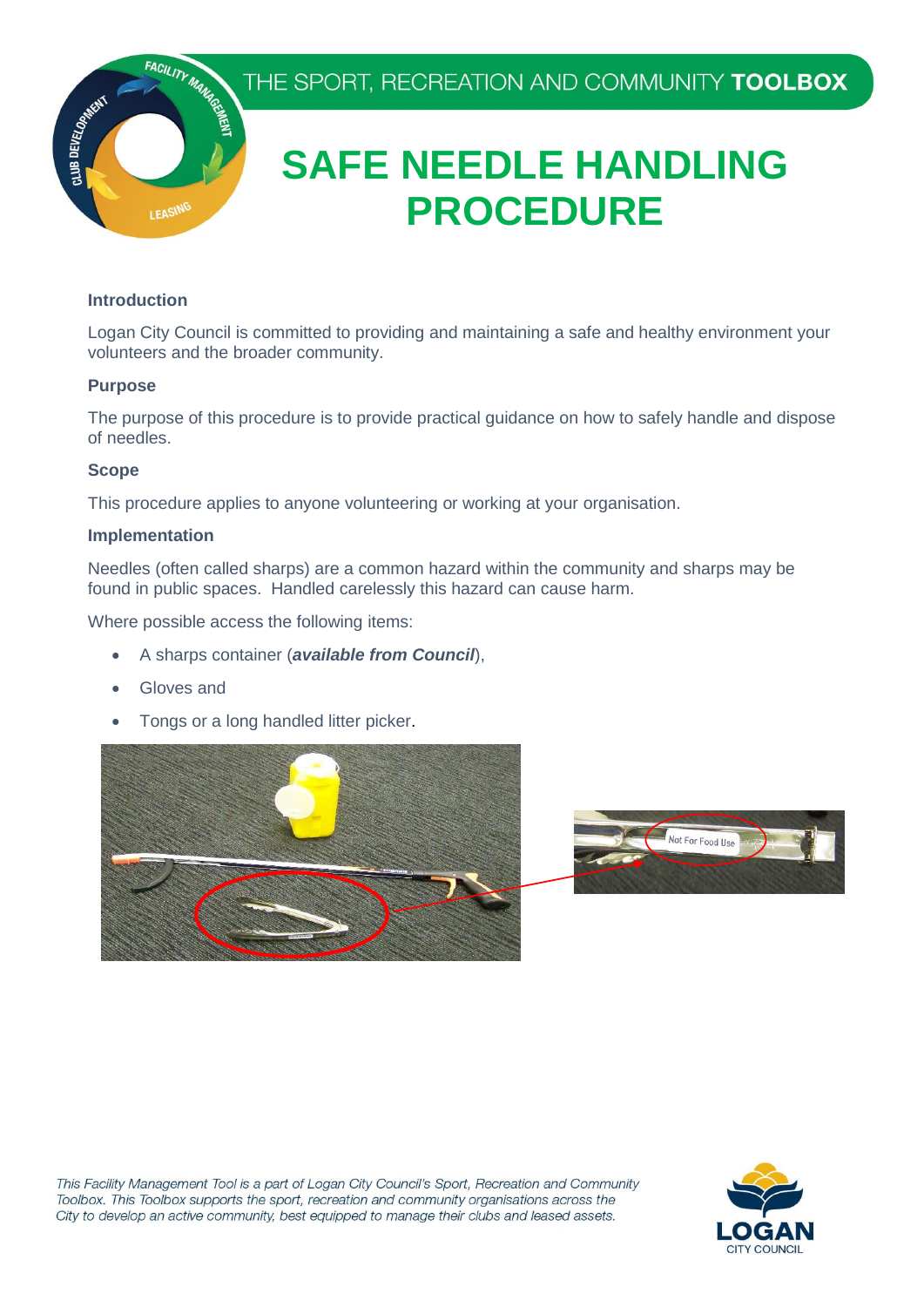

# **SAFE NEEDLE HANDLING PROCEDURE**

#### **Do Not:**

Attempt to recap or tamper with a needle as this could result in a puncture wound.



#### **Do:**

 Place the sharps container as close as possible to the sharp to avoid carrying the needle too far.

 Wear gloves to protect hands from any contaminants that may be present. Pick up the sharp by the middle of the barrel fingers, tongs or a litter picker.

 Avoid the needle and do not point at others. Place the entire sharp in the sharps container by inserting the needle first.

 Securely close the lid on the sharps container. Dispose of the container in a disposal bin.

 If the container is to be kept for future use, store in a secure location and dispose of the container once full in a disposal bin.

#### **(see below for disposal locations)**









This Facility Management Tool is a part of Logan City Council's Sport, Recreation and Community Toolbox. This Toolbox supports the sport, recreation and community organisations across the City to develop an active community, best equipped to manage their clubs and leased assets.

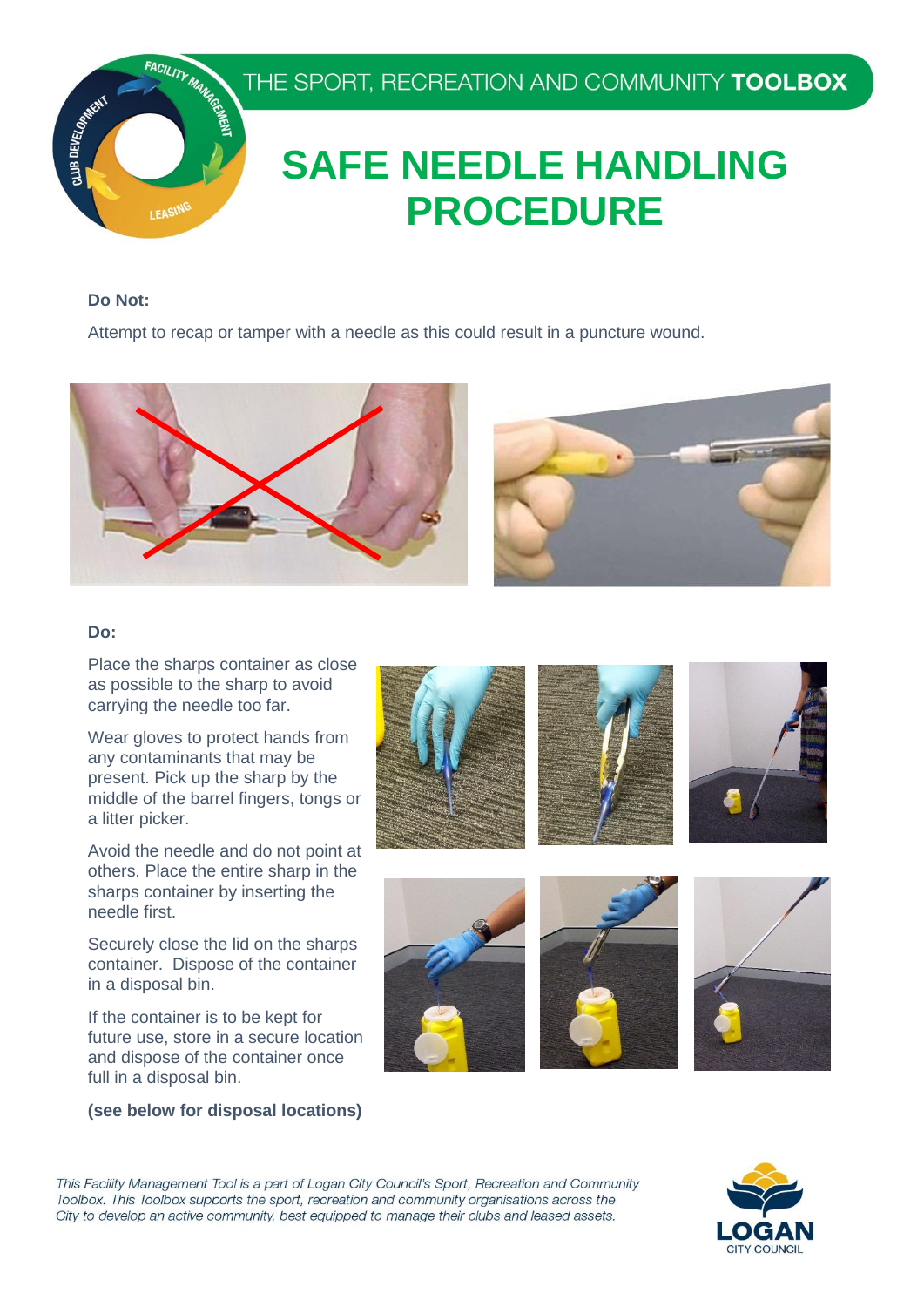THE SPORT, RECREATION AND COMMUNITY TOOLBOX



# **SAFE NEEDLE HANDLING PROCEDURE**

 Once the needle is secured in the sharps container, wipe down the tips of the tongs or litter picker with a damp cloth or sanitising solution. Remove and dispose of gloves. Thoroughly wash and dry hands with soap and water or use a hand sanitiser.

### **Sharps Disposal Locations within Logan:**

- Beenleigh Community Health Centre
	- o Address: 10-18 Mount Warren Blvd, Mount Warren Park QLD
	- Phone:(07) 3827 9811
- Beenleigh Transfer Station
	- Address: 15 Wuraga Road (Corner of Beenleigh-Beaudesert Road), Beenleigh QLD
- Cornubia SmartTip
	- o Address: 1801 Mount Cotton Road, Cornubia QLD Phone: 07 3412 3412
- **•** Greenbank Transfer Station
	- Address: 124 142 Pub Lane (Corner of Equestrian Drive), Greenbank QLD
- Browns Plains SmartTip
	- o Address: 349 Browns Plains Road, Heritage Park QLD Phone: 07 3412 3412 (business hours)
- **•** Browns Plains Community Health Centre
	- o Address: Middle Rd & Wineglass Dr, Hillcrest QLD Phone:(07) 3412 3100
- Animal Management Centre
	- o Address: 213 Queens Rd, Kingston QLD Phone: (07) 3412 5318
- Logan Central Community Health Centre
	- o Address: 97-103 Cnr Wembley and Ewing Roads, Logan Central QLD Phone: (07) 3290 8900
- Logan Central Library
	- o Address: 26 Wilbur Street, Logan Central QLD Phone: (07) 3412 4100
- Logan Village Transfer Station
	- o Address: 1406 1432 Waterford-Tamborine Road, Logan Village QLD